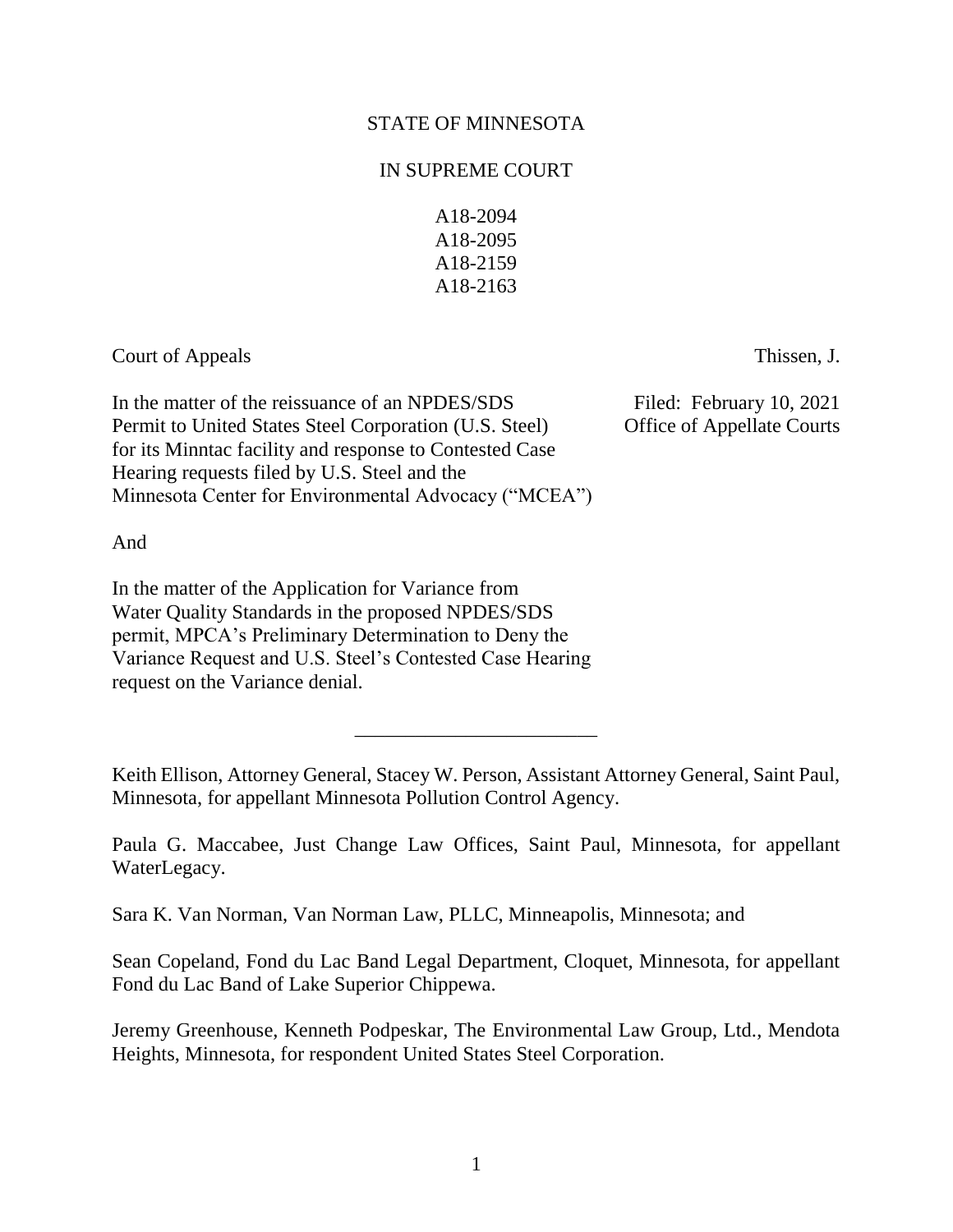Jeffrey K. Holth, Joseph F. Halloran, Michael L. Murphy, Barbara Cole, The Jacobson Law Group, Saint Paul, Minnesota, for amici curiae Grand Portage Band of Lake Superior Chippewa, Lac du Flambeau Band of Lake Superior Chippewa Indians, and 1854 Treaty Authority.

Joy R. Anderson, Saint Paul, Minnesota, for amicus curiae Minnesota Center for Environmental Advocacy.

# S Y L L A B U S

\_\_\_\_\_\_\_\_\_\_\_\_\_\_\_\_\_\_\_\_\_\_\_\_

The Minnesota Pollution Control Agency properly exercised its authority by applying the Class 1 secondary drinking water standards to a National Pollutant Discharge Elimination System/State Disposal System permit issued to United States Steel Corporation.

Reversed and remanded.

## O P I N I O N

THISSEN, Justice.

 $\overline{a}$ 

In this case, we must determine whether groundwater is a Class 1 water under Minnesota law and therefore subject to the secondary drinking water standards, including a sulfate standard of 250 milligrams per liter (mg/L), promulgated by the United States Environmental Protection Agency (EPA). 1

We also granted review on the question of whether the federal Clean Water Act (CWA) governs discharges from a point source into groundwater. On April 23, 2020, the Supreme Court of the United States decided *County of Maui v. Hawaii Wildlife Fund*, holding that the CWA requires a federal permit "if the addition of . . . pollutants through groundwater is the functional equivalent of a direct discharge from the point source into navigable waters." U.S. , 140 S. Ct. 1462, 1468 (2020). In light of *County of Maui*, all of the parties agree that the court of appeals' decision that the CWA does not regulate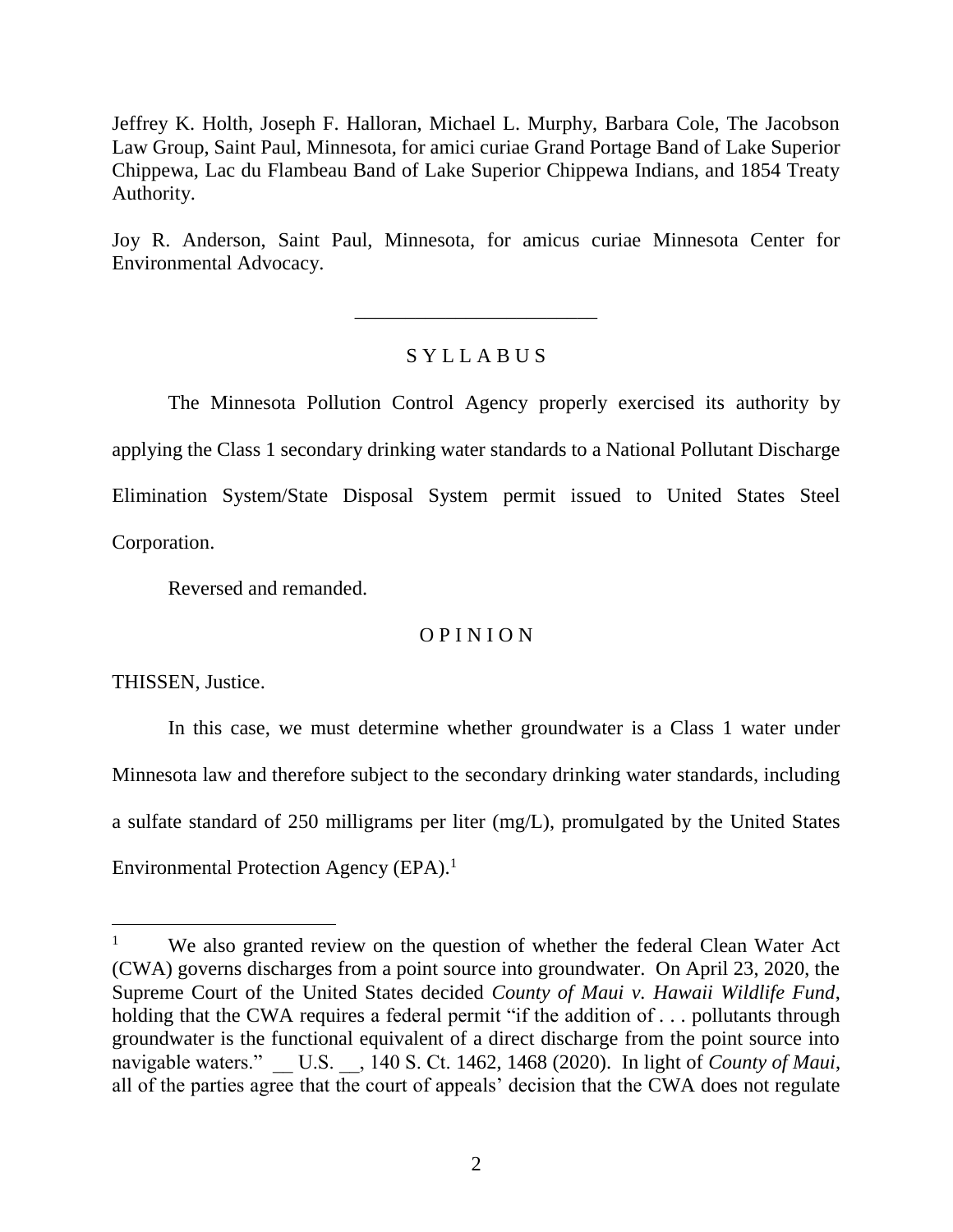Appellant Minnesota Pollution Control Agency (MPCA) issued a National Pollutant Discharge Elimination System/State Disposal System permit (the 2018 Permit) to respondent United States Steel Corporation (U.S. Steel) in 2018. The 2018 Permit governs U.S. Steel's Minntac Tailings Basin Area in Mountain Iron and sets a groundwater sulfate limit of 250 mg/L at the facility's boundary, which U.S. Steel must meet by 2025.

U.S. Steel argues that the MPCA did not have authority to impose the 250 mg/L sulfate standard in the 2018 Permit because the EPA's secondary drinking water standards apply only to bodies of water classified as "Class 1 waters" and groundwater is not classified as Class 1. In response, the MPCA and appellants WaterLegacy and Fond du Lac Band of Lake Superior Chippewa argue that groundwater is a Class 1 water to which the secondary drinking water standards apply.

We conclude that groundwater is a Class 1 water under Minnesota law. Accordingly, we hold that the MPCA correctly exercised its authority by applying the Class 1 secondary drinking water standards to the 2018 Permit. We therefore reverse the decision of the court of appeals on this issue and remand the case to the court of appeals for further proceedings.

discharges from a point source into groundwater was incorrect. *In re Reissuance of NPDES/SDS Permit to U.S. Steel Corp.*, 937 N.W.2d 770, 782 (Minn. App. 2019). Accordingly, we hold that the Minnesota Pollution Control Agency (MPCA) erred by interpreting the CWA as not governing discharges from a point source into groundwater. We therefore reverse the court of appeals' decision that upheld the MPCA's interpretation.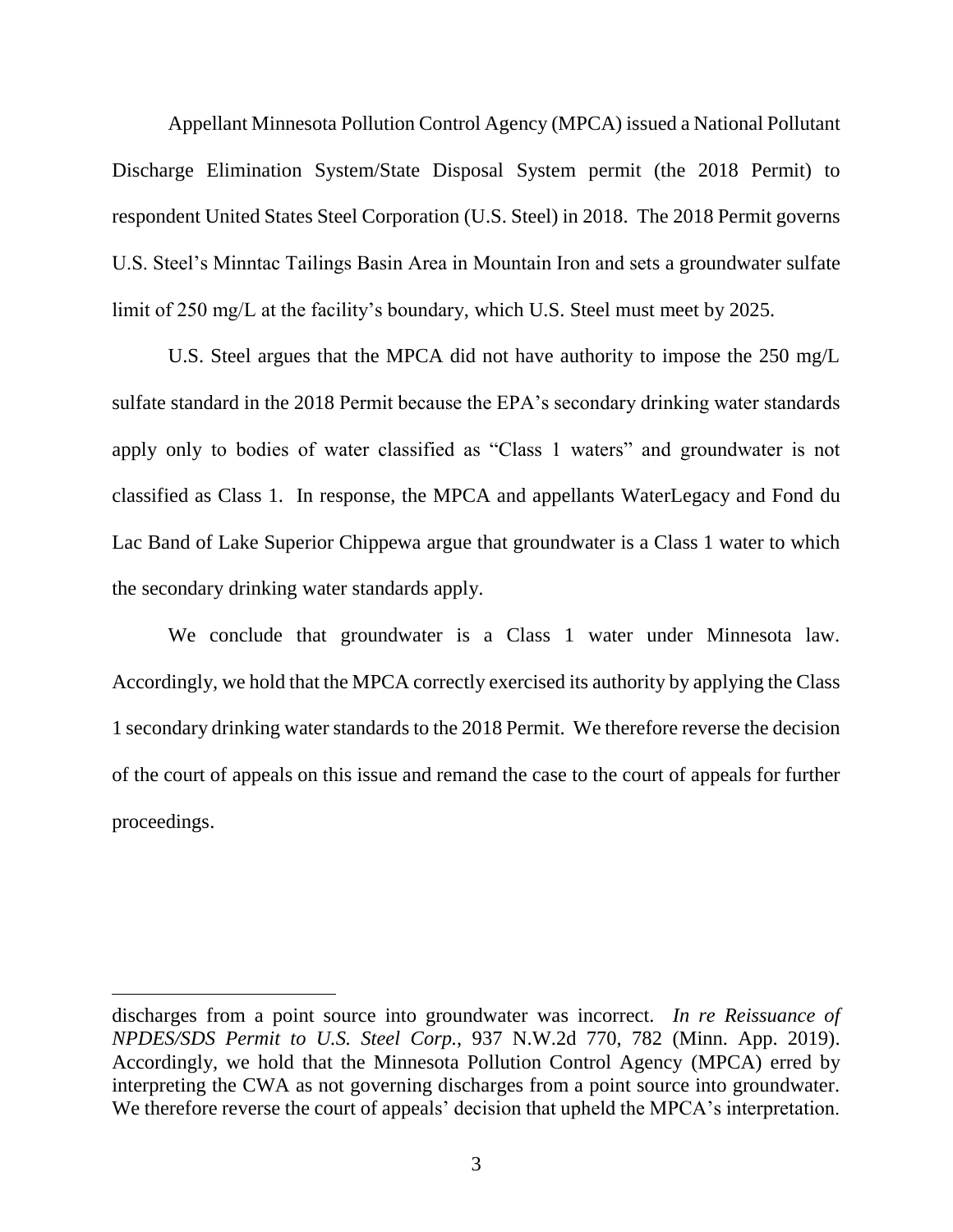### **FACTS**

U.S. Steel processes taconite at its Minntac Taconite Facility in St. Louis County. Taconite is a raw form of iron ore that U.S. Steel refines to produce high-grade iron ore pellets later used to make steel. During the refining process, 70 to 72 percent of ore mined becomes waste, known as "tailings."

Tailings are stored in a tailings basin, which is not lined. The taconite mining and refining process produces a significant amount of wastewater, most of which goes directly into the tailings basin. <sup>2</sup> This wastewater contains various chemical constituents, including sulfate. Because the basin is unlined, some of the stored wastewater leaks into the surrounding surface waters and groundwater. For example, in 2018, U.S. Steel estimated that approximately 2,000 gallons per minute of wastewater seeped from the tailings basin directly into local groundwater.

The MPCA first issued a National Pollutant Discharge Elimination System/State Disposal System (NPDES/SDS) permit covering the Minntac Tailings Basin Area facility (the Facility) in 1987 (the 1987 Permit). The 1987 Permit expired in 1992, but U.S. Steel continued to operate the Facility until 2018 pursuant to Minn. R. 7001.0160 (2019), which, subject to exceptions not at issue here, allows a permit holder to continue its permitted activity until the MPCA takes final action on the holder's application for reissuance of the permit. When issuing the 1987 Permit, the MPCA expressed concern about the discharge of sulfate from the tailings basin into surrounding waters and imposed a permit condition

 $\overline{a}$ 

<sup>&</sup>lt;sup>2</sup> According to the MPCA's findings in issuing the 2018 Permit, at least 36,800 gallons of wastewater are discharged into the tailings basin every minute.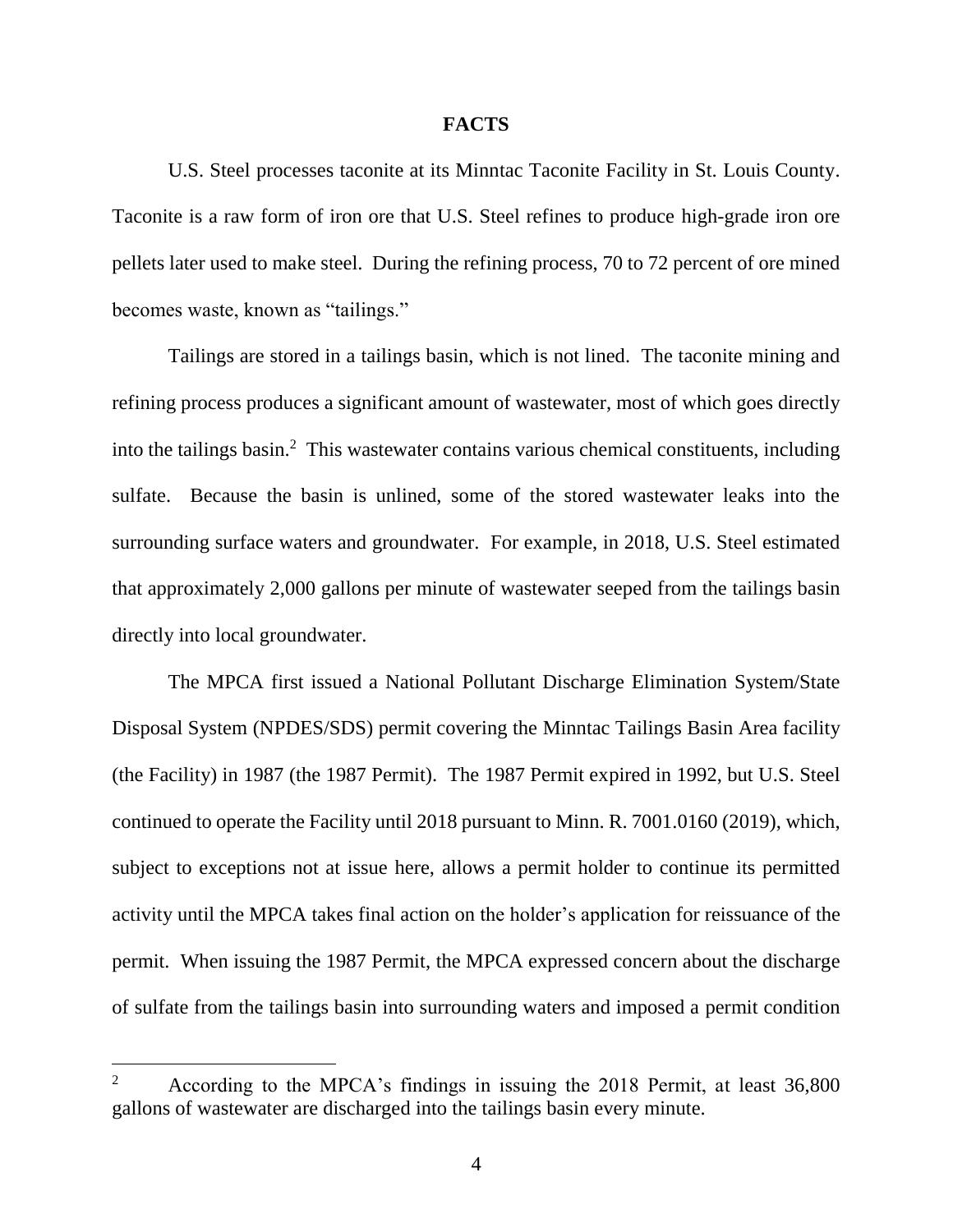"requiring U.S. Steel to develop a plan to study the sources of sulfate" in the tailings basin. Over the years of the Facility's operation, the MPCA has continued to express concern that sulfate concentrations in the tailings basin and surrounding waters have been increasing substantially.

In 2000, the MPCA issued a warning letter to U.S. Steel, highlighting elevated levels of sulfate in the waters surrounding the Facility. U.S. Steel and the MPCA subsequently entered into a series of compliance schedules over the next decade designed to reduce sulfate levels in local groundwater. However, sulfate levels have continued to increase since then, despite U.S. Steel's 2010 installation of a "Seep Collection and Return System" on one side of the tailings basin designed to capture and return wastewater seepage. As of 2018, U.S. Steel reported groundwater sulfate levels ranging between 585 mg/L and 928 mg/L at various collection points surrounding the Facility.

Following a notice and comment period that began in December 2014, the MPCA issued the 2018 Permit. The 2018 Permit requires U.S. Steel to meet a sulfate limit of 250 mg/L in groundwater at the Facility's boundary by 2025. It also requires U.S. Steel to reduce sulfate levels in the tailings basin itself to 357 mg/L by 2028. The 250 mg/L sulfate standard applied by the MPCA is set out in secondary drinking water standards promulgated by the EPA, *see* 40 C.F.R. § 143 (2020), which are incorporated by reference into Minnesota law, *see* Minn. R. 7050.0220–.0221 (2019).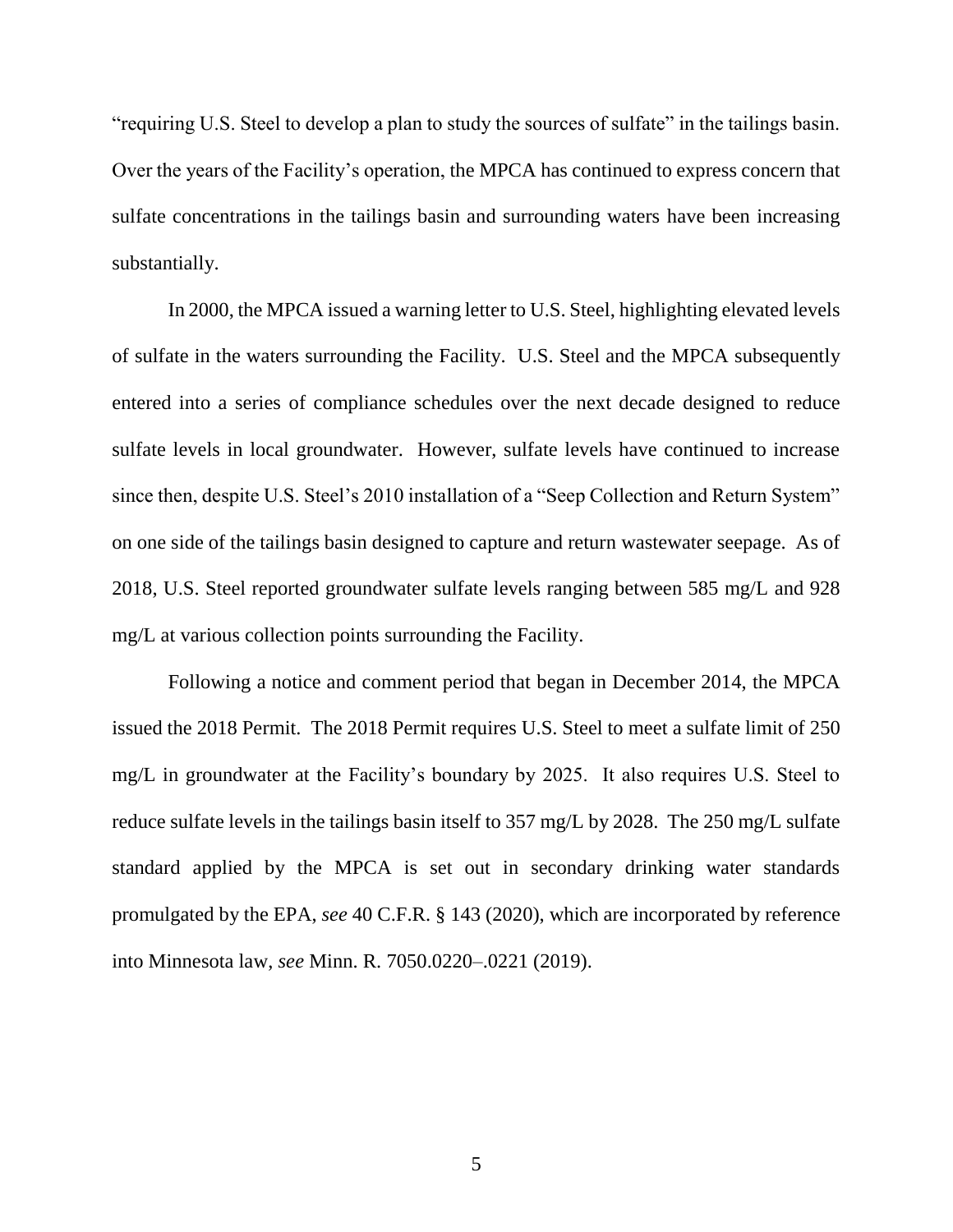U.S. Steel challenged certain groundwater pollutant limits imposed by the 2018 Permit in the court of appeals.<sup>3</sup> The court of appeals held that the Class 1 secondary drinking water standards do not apply to groundwater because the relevant regulations "unambiguously do not classify groundwater" as a Class 1 water. *In re Reissuance of NPDES/SDS Permit to U.S. Steel Corp.*, 937 N.W.2d 770, 785 (Minn. App. 2019). We granted review.

## **ANALYSIS**

The issuance of the 2018 Permit is a contested agency decision. In reviewing such decisions, we may "affirm the decision of the agency or remand the case for further proceedings; or [we] may reverse or modify the decision" if made "in excess of the statutory authority or jurisdiction of the agency." Minn. Stat. § 14.69 (2020).

Whether the MPCA had the authority to impose a 250mg/L sulfate standard in the 2018 Permit turns on the interpretation of chapter 115 of the Minnesota Statutes and chapters 7050 and 7060 of the Minnesota Rules. The interpretation of statutes and administrative regulations presents a question of law which we review de novo. *Cocchiarella v. Driggs*, 884 N.W.2d 621, 624 (Minn. 2016); *J.D. Donovan, Inc. v. Minn. Dep't of Transp.*, 878 N.W.2d 1, 5 (Minn. 2016).

<sup>&</sup>lt;sup>3</sup> U.S. Steel also sought review in the court of appeals of the MPCA's denial of its request for a contested case hearing on the permit and for a variance from groundwater quality standards. Because the court of appeals held that groundwater is not subject to the 250mg/L sulfate standard, it did not reach the contested case hearing and variance issues. *U.S. Steel*, 937 N.W.2d at 785. We too do not reach these issues. Rather, because we hold that the 250 mg/L sulfate standard applies, we remand to the court of appeals to address whether U.S. Steel is entitled to a contested case hearing or a variance.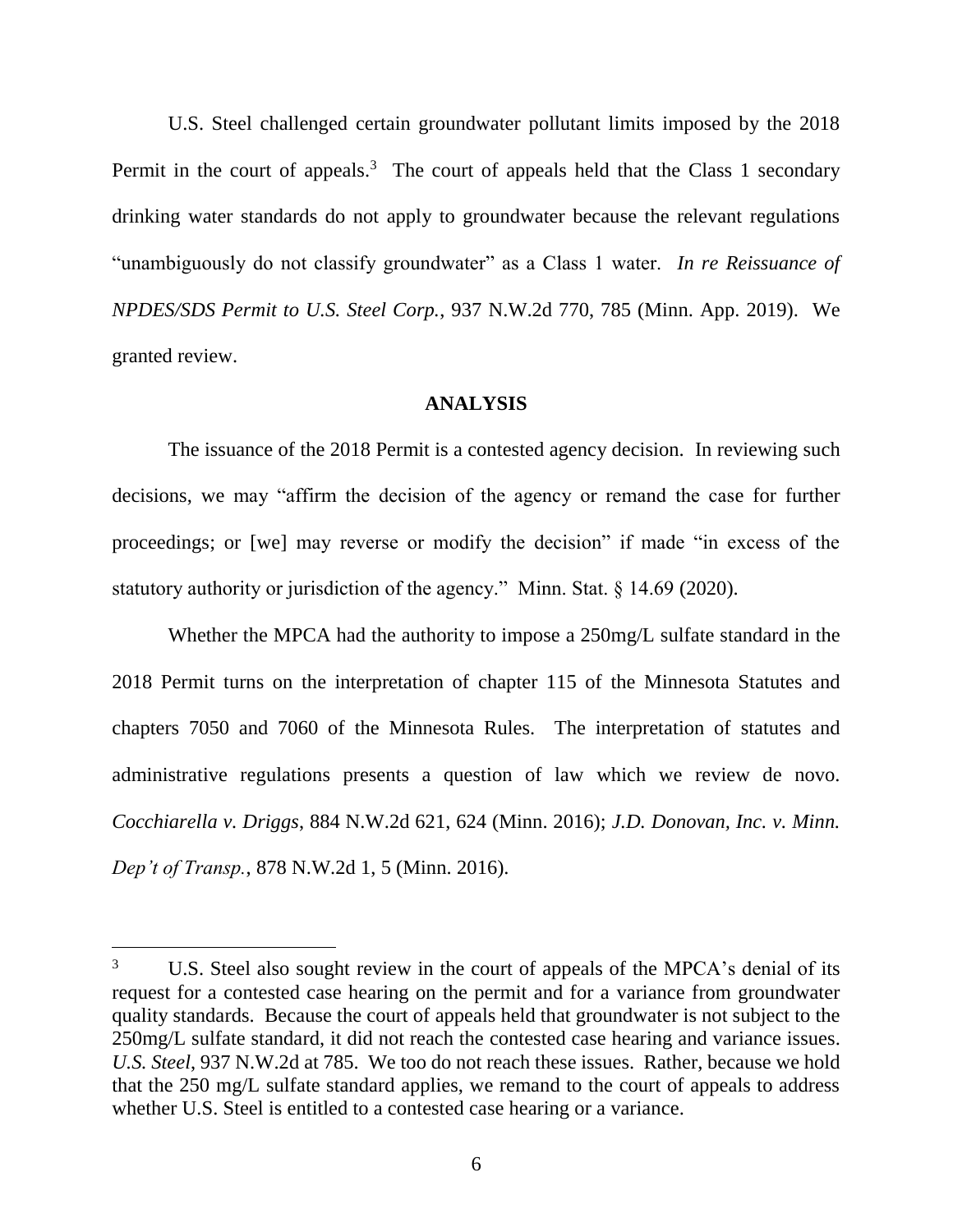When interpreting statutes and regulations, we apply our familiar rules. When the language is plain and unambiguous, we follow that plain language. *Vill. Lofts at St. Anthony Falls Ass'n v. Hous. Partners III-Lofts, LLC*, 937 N.W.2d 430, 435 (Minn. 2020). But if the language of a statute is subject to more than one reasonable interpretation, we "may resort to the canons of statutory construction to determine its meaning." *500, LLC v. City of Minneapolis*, 837 N.W.2d 287, 290 (Minn. 2013).

"Like statutes, administrative regulations are governed by general rules of construction." *White Bear Lake Care Ctr., Inc. v. Minn. Dep't of Pub. Welfare*, 319 N.W.2d 7, 8 (Minn. 1982). "[W]hen the language of the regulation is clear and capable of understanding," we do not defer to an agency's interpretation and may substitute our own judgment for that of the agency. *In re Cities of Annandale & Maple Lake NPDES/SDS Permit Issuance* (*Annandale*), 731 N.W.2d 502, 515 (Minn. 2007).However, "when the relevant language of the regulation" is ambiguous, we will defer to the agency's interpretation and "will generally uphold that interpretation if it is reasonable." *Id.* When ambiguity exists, we consider several factors to determine whether the agency's interpretation is reasonable, including the nature of the regulation at issue and the agency's expertise and judgment in relation to the subject matter of the regulation. *See In re Alexandria Lake Area Sanitary Dist. NPDES/SDS Permit No. MN0040738* (*Alexandria*), 763 N.W.2d 303, 312–13 (Minn. 2009).

### A.

As an initial matter, we provide some background on the relevant regulatory framework. The Clean Water Act (CWA) aims to "restore and maintain . . . the integrity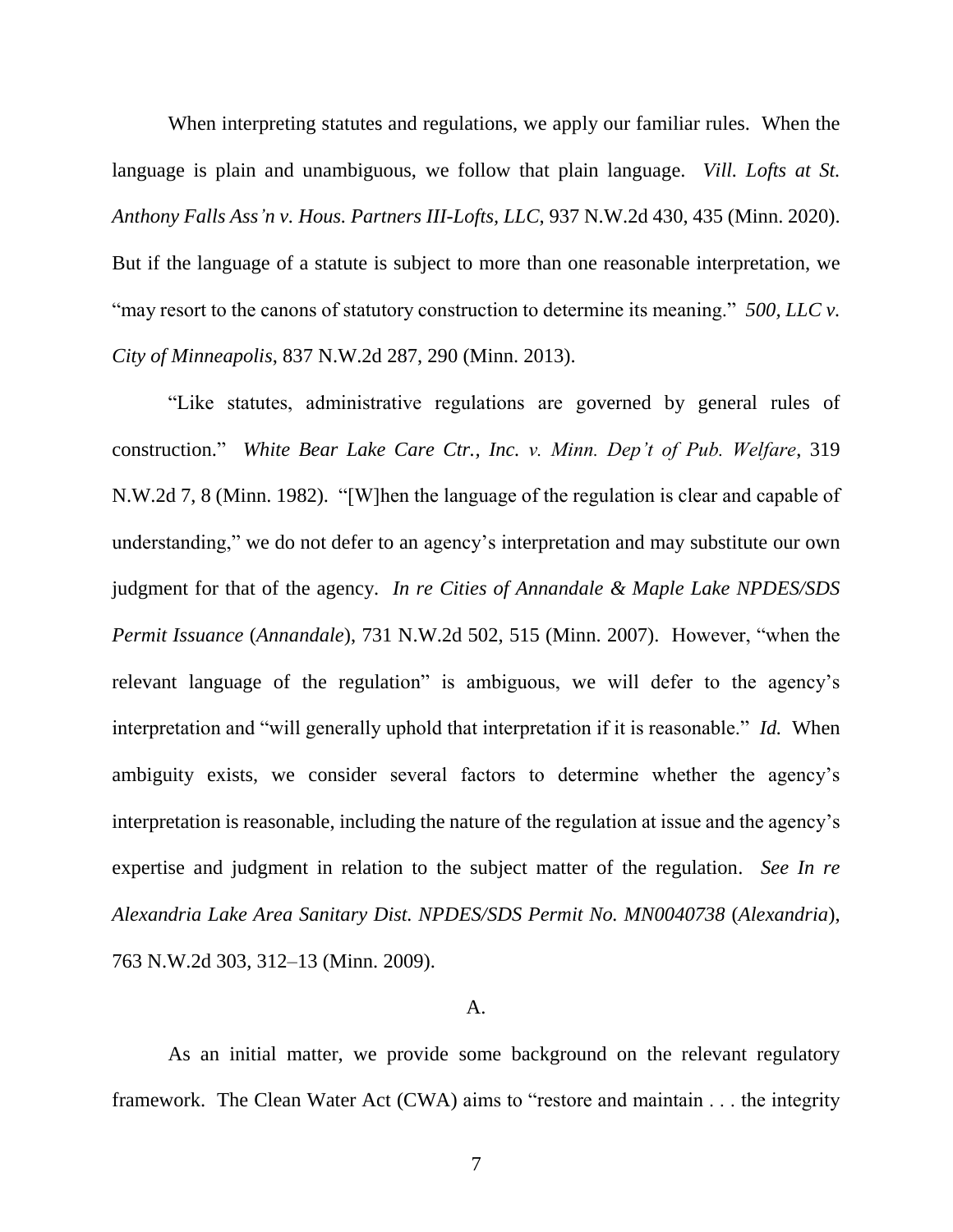of the Nation's waters." 33 U.S.C. § 1251(a). Although a federal law, the CWA recognizes the "primary responsibilities and rights of States to prevent, reduce, and eliminate pollution." 33 U.S.C. § 1251(b). Accordingly, under the Minnesota Water Pollution Control Act, Minn. Stat. §§ 115.01–.09 (2020), the MPCA has the authority to "administer and enforce all laws relating to the pollution of any waters of the state," including the authority to issue permits requiring compliance with the CWA. Minn. Stat. § 115.03, subd.  $1(a)$ , (e).

The CWA prohibits "the discharge of any pollutant" without a permit. 33 U.S.C. § 1311(a). The relevant permitting scheme for the Facility is the National Pollutant Discharge Elimination System (NPDES) program, which provides for the issuance of permits allowing holders to discharge pollutants if they meet all applicable requirements. 33 U.S.C. § 1342(a)(1). The CWA also provides for the development of state permitting programs in conjunction with the NPDES program, subject to approval by the EPA. 33 U.S.C. § 1342(b).

The MPCA administers the NPDES program in Minnesota. Minn. Stat. § 115.03, subd. 5. NPDES permits issued by the MPCA must conform to state statutory and regulatory standards. 40 C.F.R. §§ 122.43(b)(1), .44 (2020). The Water Pollution Control Act outlines the relevant state standards. For example, a party may not discharge pollutants "into the waters of the state until a written permit for the discharge is granted" by the MPCA. Minn. Stat. § 115.07, subd. 1(c). In conjunction with the NPDES program, the MPCA also administers a State Disposal System (SDS) permit program. *Id.* Persons who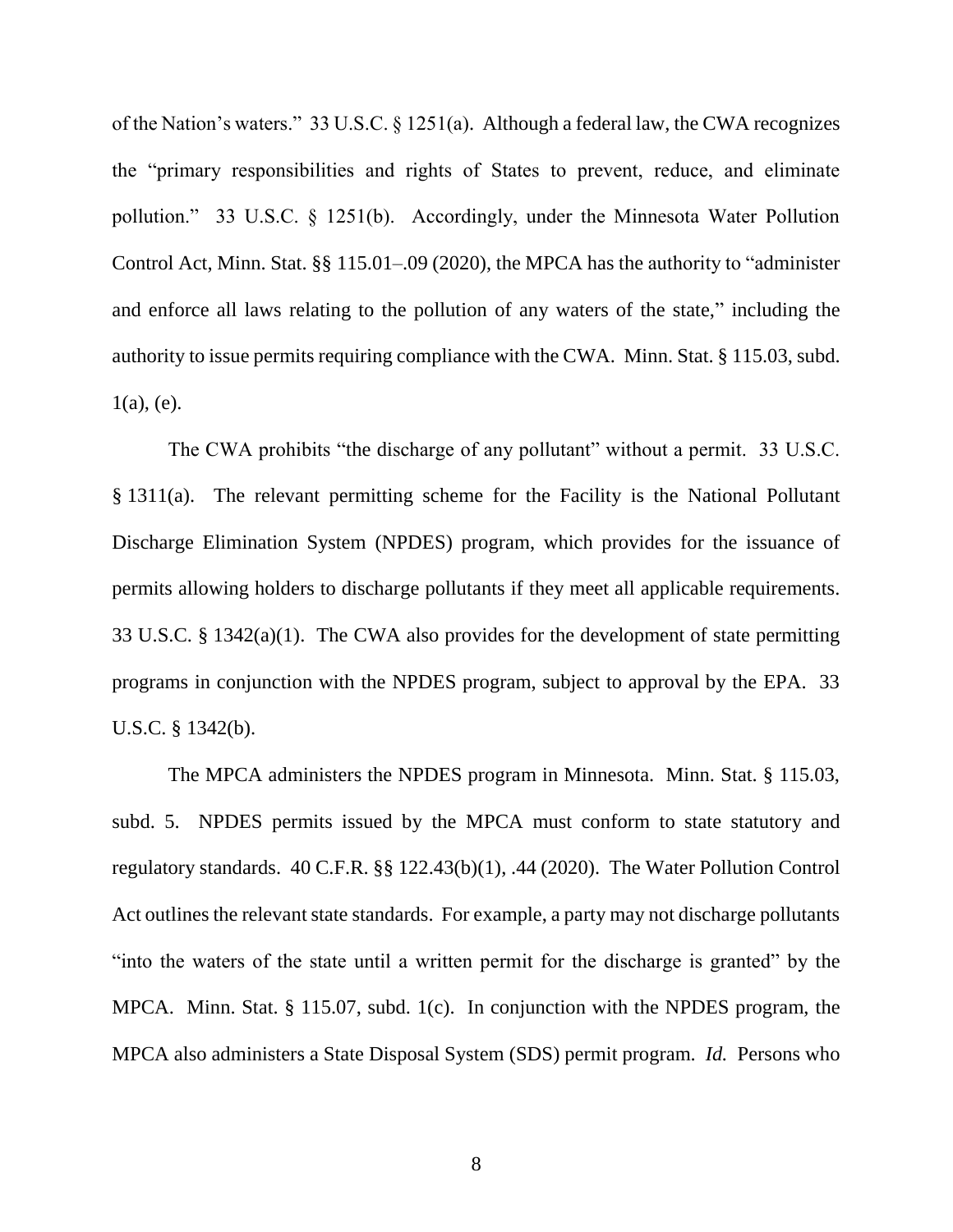must obtain both an NPDES and an SDS permit may receive a combined NPDES/SDS permit to satisfy all requirements. Minn. R. 7001.1010 (2019).

To protect Minnesota "waters of the state," the MPCA groups designated waters into different classes. Minn. Stat. § 115.44, subd. 2. As required by the Water Pollution Control Act and CWA, the MPCA adopts and applies water quality and purity standards for each class of waters. Minn. Stat. § 115.44, subd. 4; 33 U.S.C. § 1313(c)(1)–(2) (requiring state pollution control agencies to periodically review and modify water quality standards, subject to EPA approval).

The MPCA's water classification system and associated quality standards are outlined in chapter 7050 of the Minnesota Rules. *See* Minn. R. 7050.0110 (2019). The classifications may apply to both surface water and groundwater. *Id.*; Minn. R. 7050.0140 (2019). The chapter contains seven primary water classifications, ranging from Class 1 (intended for domestic consumption) to Class 7 (limited resource value waters). Minn. R. 7050.0140. Class 1 waters include "all waters of the state that are or may be used as a source of supply for drinking, culinary or food processing use, or other domestic purposes and for which quality control is or may be necessary to protect the public health, safety, or welfare." Minn. R. 7050.0140, subp. 2. In conjunction with chapter 7050, Minnesota Rules chapter 7060 provides protections to "preserve and protect the underground waters of the state." Minn. R. 7060.0100 (2019).<sup>4</sup>

The terms "underground water" and "groundwater" are used synonymously in these regulations and include any "water contained below the surface of the earth in the saturated zone." Minn. R. 7060.0300, subp. 6 (2019).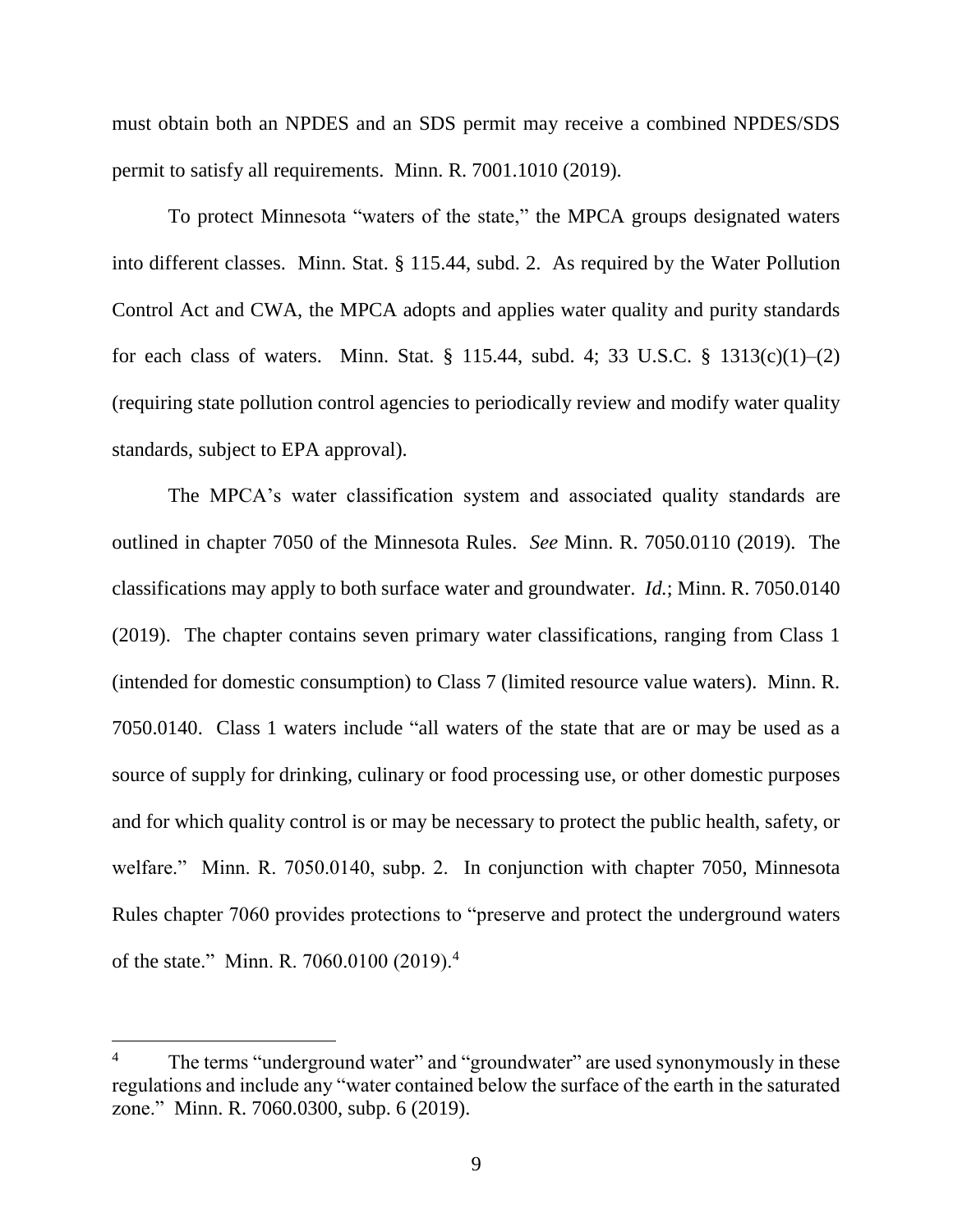Rule 7050.0220 expressly incorporates the EPA's secondary drinking water standards (which include the 250 mg/L sulfate standard) into the standards for Class 1 waters, Minn. R. 7050.0220 subp. 2(A); 40 C.F.R. § 143.3. Rule 7050.0221 contains further detail on quality standards for Class 1 waters and again incorporates by reference the secondary drinking water standards. Minn. R. 7050.0221, subp.  $1(A)$ –(B). This means that if groundwater is a Class 1 water, then groundwater must meet the 250 mg/L sulfate standard. No party disagrees with that conclusion.

### B.

We next turn to the question of whether Minnesota Rules chapters 7050 and 7060 classify groundwater as a Class 1 water. When determining the meaning of administrative rules, "we interpret words and sentences in the light of their context and construe rules as a whole." *In re Ali*, 938 N.W.2d 835, 838 (Minn. 2020) (citation omitted) (internal quotation marks omitted). After reading chapters 7050 and 7060 in context, considering the regulatory framework as a whole, we conclude that the rules are ambiguous because they can reasonably be read either to support or disprove groundwater's classification as a Class 1 water.

As the court of appeals pointed out, one textual clue that reasonably supports an interpretation that chapters 7050 and 7060 do not classify groundwater as a Class 1 water is that those chapters never *expressly* state that groundwater is classified as a Class 1 water. *U.S. Steel*, 937 N.W.2d at 783. Notably, chapters 7050 and 7060 also do not expressly classify groundwater as belonging to any other primary class of water. Stated another way, the gap in the rules identified by the court of appeals is that chapters 7050 and 7060 do not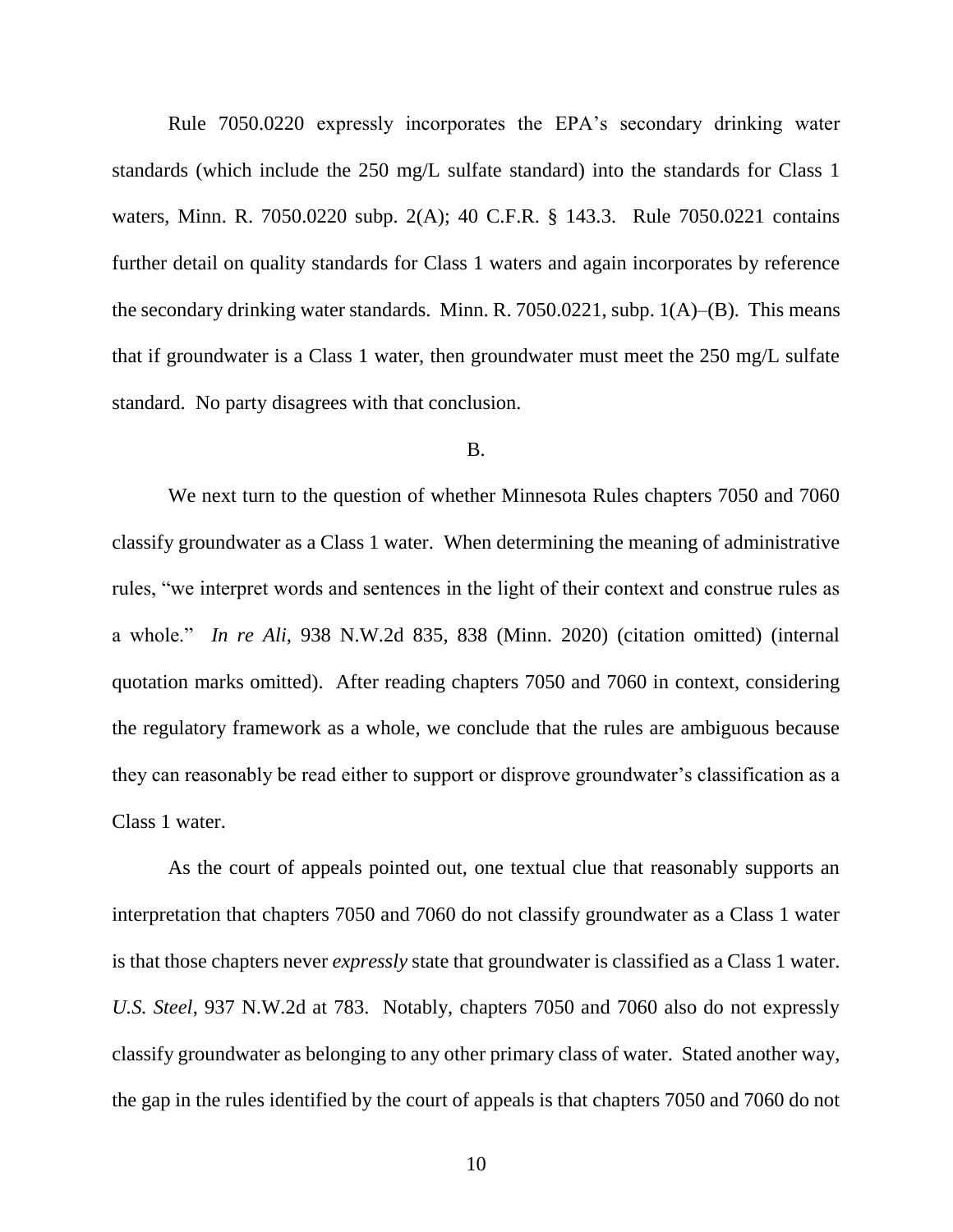expressly place groundwater in any of the seven classes of water set forth in chapter 7050, *see* Minn. R. 7050.0140. The logical conclusion of the court of appeals' reasoning, then, is that groundwater is not subject to *any* numeric standards set forth in chapter 7050.

Other textual clues in chapters 7050 and 7060, however, make clear that groundwater is subject to certain numeric standards in chapter 7050. First, Rules 7050.0130 to .0227—provisions that include the definition of and standards for Class 1 waters—"apply to all waters of the state, both surface and underground." Minn. R. 7050.0110. Rule 7050.0110 is a straightforward statement that the numeric standards set forth in chapter 7050 (such as those applicable to Class 1 waters) can apply to groundwater.

Similarly, Rule 7050.0221 notes that its "numeric [including Class 1] and narrative water quality standards" broadly apply to "the waters of the state." Minn. R. 7050.0221, subp. 1(A); *see also* Minn. R. 7050.0220, subp. 1 ("The numeric and narrative water quality standards in this chapter prescribe the qualities or properties of *waters of the state* that are necessary for the designated public uses and benefits." (emphasis added)). Waters of the state include groundwater. Minn. Stat. § 115.01, subd. 22 (" 'Waters of the state' means all streams, lakes[,] . . . and all other bodies or accumulations of water, surface or *underground*, natural or artificial, public or private, which are contained within . . . the state or any portion thereof." (emphasis added)). These provisions generally contemplate that the classification rules for water, including the Class 1 standards, apply to surface water and groundwater alike.

Other parts of chapter 7050 also treat groundwater as subject to numeric standards, including the Class 1 standards specifically. For instance, Rule 7050.0221 applies the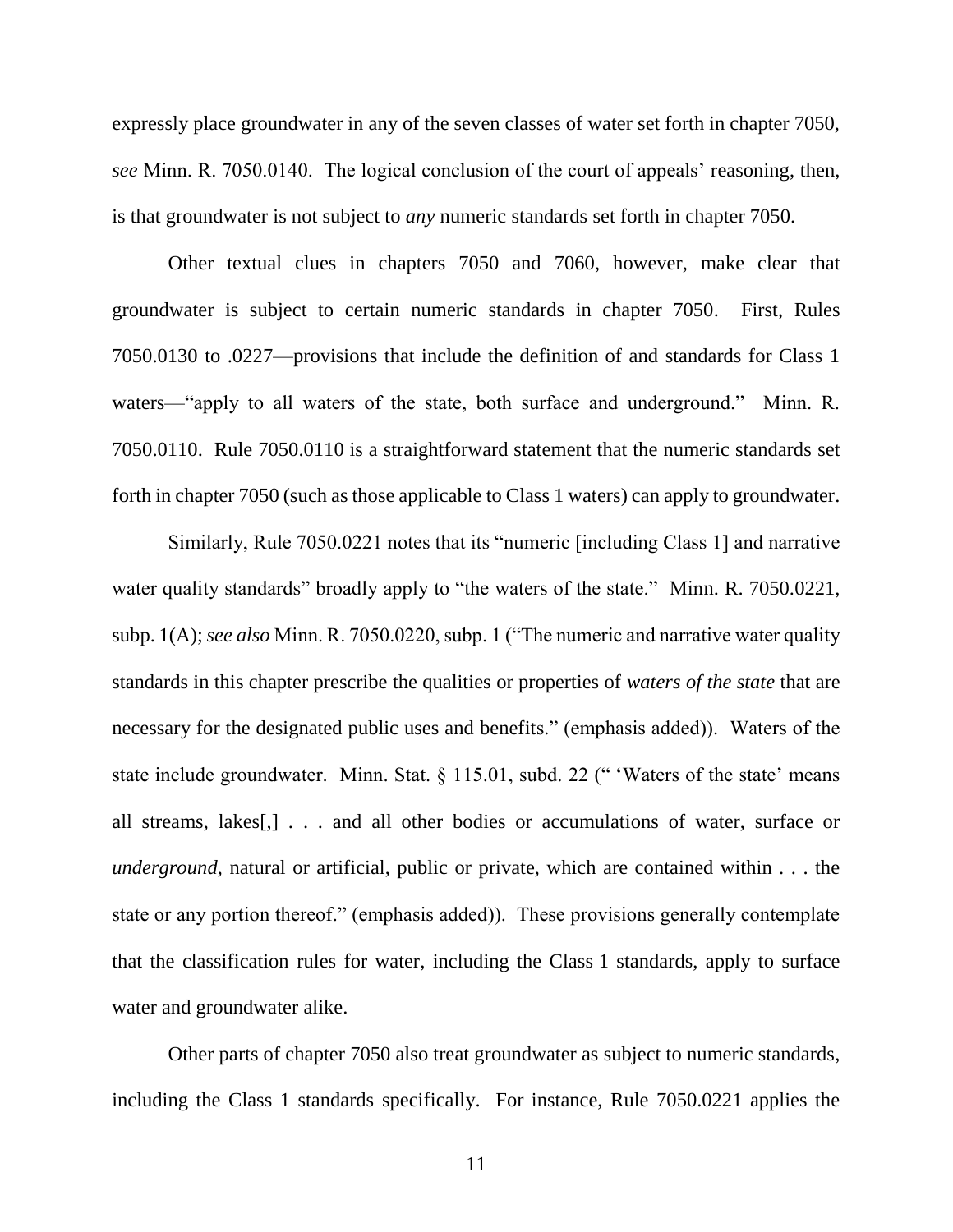EPA's primary and secondary drinking water standards to Class 1 waters. Minn. R. 7050.0221, subp. 1(B). The rule then clarifies that some of the EPA drinking water "standards are not applicable to *class 1 groundwaters*."<sup>5</sup> *Id.* (emphasis added). If, as U.S. Steel argues, groundwater is not subject to the numeric standards in chapter 7050, including the Class 1 standards, why would Rule 7050.0221 make exceptions for Class 1 groundwaters? *See J.D. Donovan, Inc.*, 878 N.W.2d at 7 n.4 (stating that we interpret a rule "in a way that gives effect to all of the rule's provisions").

Rule 7050.0221 also sets a specific standard for a subclass of Class 1 waters: "The quality of class 1A waters of the state shall be such that without treatment of any kind the raw waters will meet in all respects both the [EPA's] primary . . . and secondary drinking water standards . . . ." Minn. R. 7050.0221, subp. 2. It then provides that "[t] hese standards will ordinarily be restricted to *underground waters* with a high degree of natural protection." *Id*. (emphasis added); *see also* Minn. R. 7050.0221, subp. 3 (providing that another subclass of Class 1 waters—Class 1B—"will ordinarily be restricted to surface and *underground waters* with a moderately high degree of natural protection and apply to these waters in the untreated state" (emphasis added)). Once again, language in this rule restricting Class 1 standards to certain types of groundwater makes no sense if groundwater is not subject to the numeric standards in chapter 7050 which include the Class 1 standards.

Provisions in chapter 7060, which specifically govern groundwater, support the conclusion that groundwater is subject to the numeric standards and that groundwater fits

 $\overline{a}$ 

<sup>&</sup>lt;sup>5</sup> The standards exempted from application to Class 1 groundwaters do not include the 250 mg/L sulfate standard. Minn. R. 7050.0221, subp. 1(B).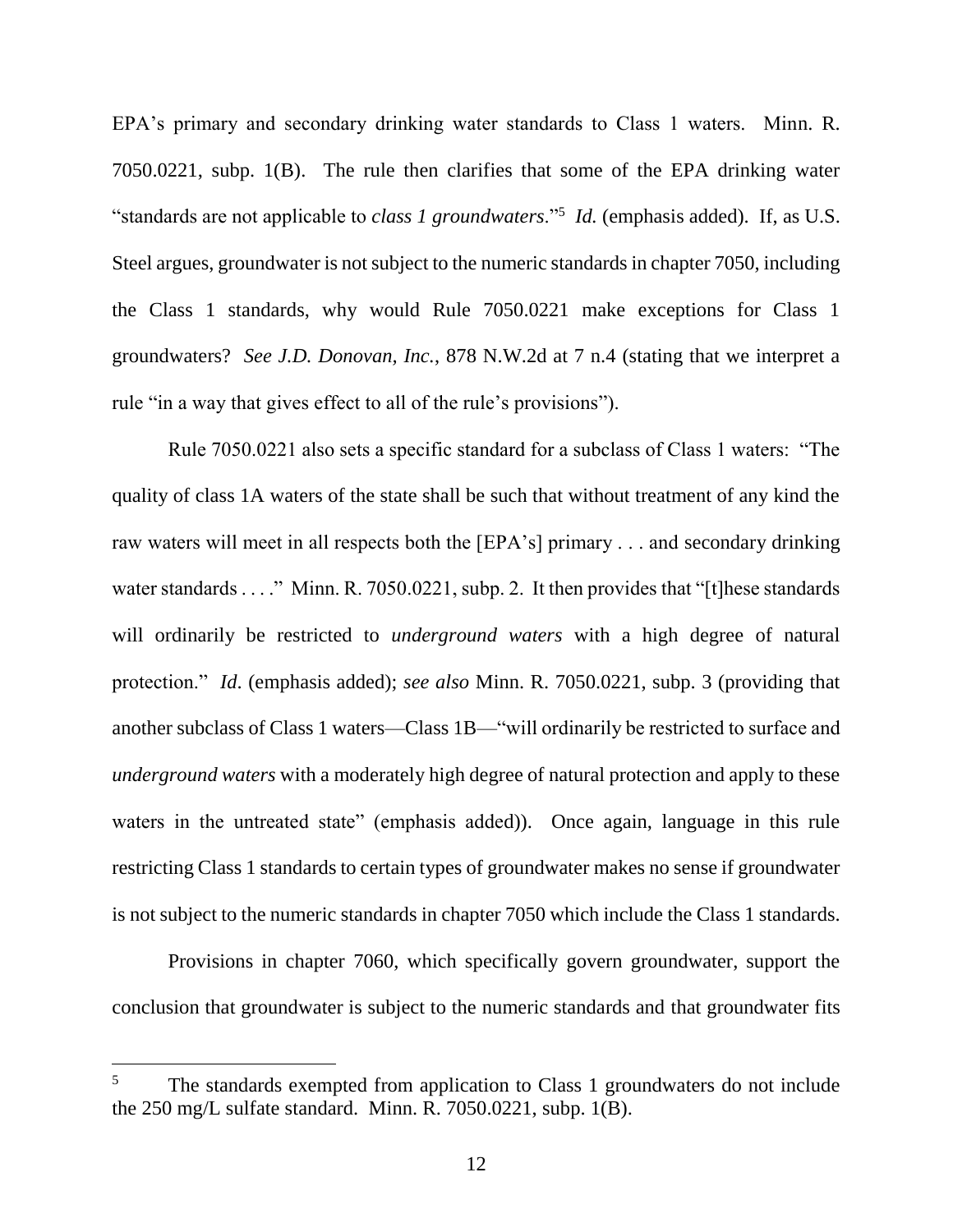most clearly in Class 1. The rules provide that "[i]t is the purpose of this chapter to preserve and protect the underground waters of the state by preventing any new pollution and abating existing pollution," Minn. R. 7060.0100, and the policy of the agency is "to provide maximum protection to all underground waters," Minn. R. 7060.0200 (2019). We read chapter 7060 with these regulatory objectives in mind. *See Annandale*, 731 N.W.2d at 517 (explaining that we interpret "the meaning assigned to . . . words or phrases in accordance with the apparent purpose of the regulation as a whole").

Rule 7060.0200 expressly provides that Rules 7050.0100–.0220—provisions that include numeric water quality standards, including the general rules for Class 1 waters $6-$ "apply to underground waters" and further states that "[w]here differences exist between parts 7050.0100 to 7050.0220 and this chapter, the more stringent of the conditions shall be construed to apply." Minn. R. 7060.0200. The Class 1 classification, which contains the most stringent numeric standards intended to safeguard water for human consumption, provides maximum protection to waters of the state. *See* Minn. R. 7050.0140.0220–.0221.<sup>7</sup>

<sup>&</sup>lt;sup>6</sup> As previously noted, Rule 7050.0140, one of the rules incorporated by Rule 7060.0200, defines Class 1 waters as well as other classes of water. Rule 7050.0220, another of the incorporated rules that applies to groundwater, provides that "Class 1 domestic consumption standards are the [EPA's] primary . . . and secondary drinking water standards" and further states that "[t]he drinking water standards not applicable to class 1 groundwaters are listed in part 7050.0221." Minn. R. 7050.0220, subp. 2(A)–(B). It is reasonable to read Rules 7060.0200 and 7050.0220 together as providing that the Class 1 domestic consumption standards apply to groundwater as well.

<sup>&</sup>lt;sup>7</sup> We recognize that Rule 7060.0200 incorporates only a subset of chapter 7050 (through Rule 7050.0220) and does not expressly incorporate Rules 7050.0221–.0227, which outline the specific quality standards for each class of waters. The more detailed standards for Class 1 waters are included in Rule 7050.0221 which is not incorporated.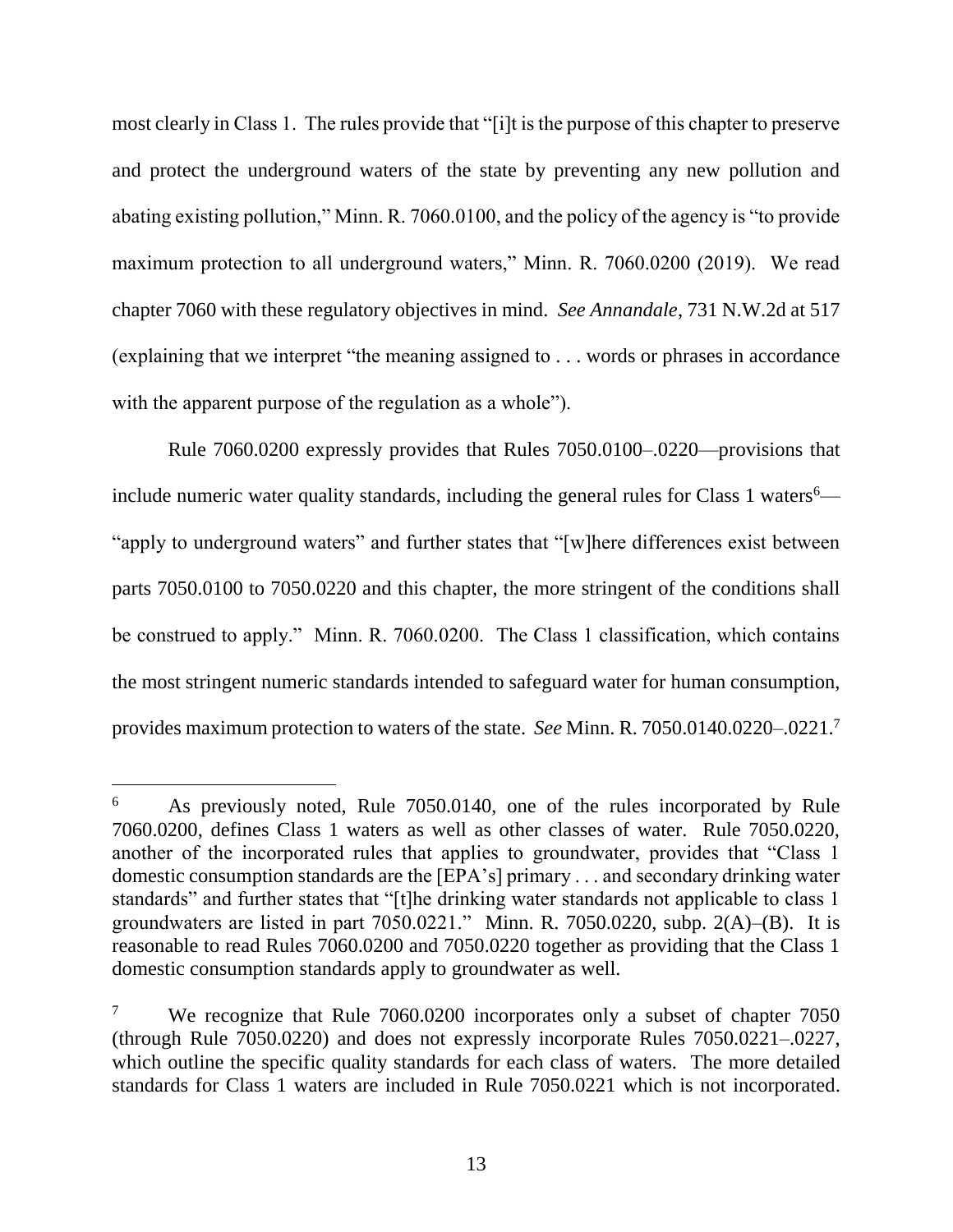This suggests that a reasonable reading of chapters 7050 and 7060 is that groundwater is properly classified as a Class 1 water.

Further, chapter 7060 makes clear that the highest priority use for groundwater is "as a source of drinking, culinary, or food processing water." Minn. R. 7060.0400 (2019). And in light of "the policy of the agency to consider the actual or potential use of the underground waters for potable water supply as constituting the highest priority use and as such to provide maximum protection to all underground waters," Minn. R. 7060.0200, the agency classified all groundwater "for use as potable water supply," Minn. R. 7060.0400. "Potable water" means "water which is or may be used as a source of supply for human consumption including drinking, culinary use, food processing, and other similar purposes, and which is suitable for such uses in its untreated state or when treated using generally recognized treatment methods." Minn. Stat. § 115.01, subd. 14.

These standards for groundwater in chapter 7060 look strikingly similar to the definition of Class 1 waters in chapter 7050: "[A]ll waters of the state that are or may be used as a source of supply for drinking, culinary or food processing use, or other domestic purposes and for which quality control is or may be necessary to protect the public health, safety, or welfare." Minn. R. 7050.0140, subp. 2. The overlap between the classification of groundwater in chapter 7060 as potable water with a highest priority use as a source of

Thus, the incorporation language in Rule 7060.0200, which includes reference to some Class 1 standards (including the secondary drinking water standards), but not other Class 1 standards, creates textual confusion. As we discuss below, however, the language in Rule 7060.0200 that Rules "7050.0100 to 7050.0220 also apply to underground waters" makes more sense in view of the historical evolution of the rule.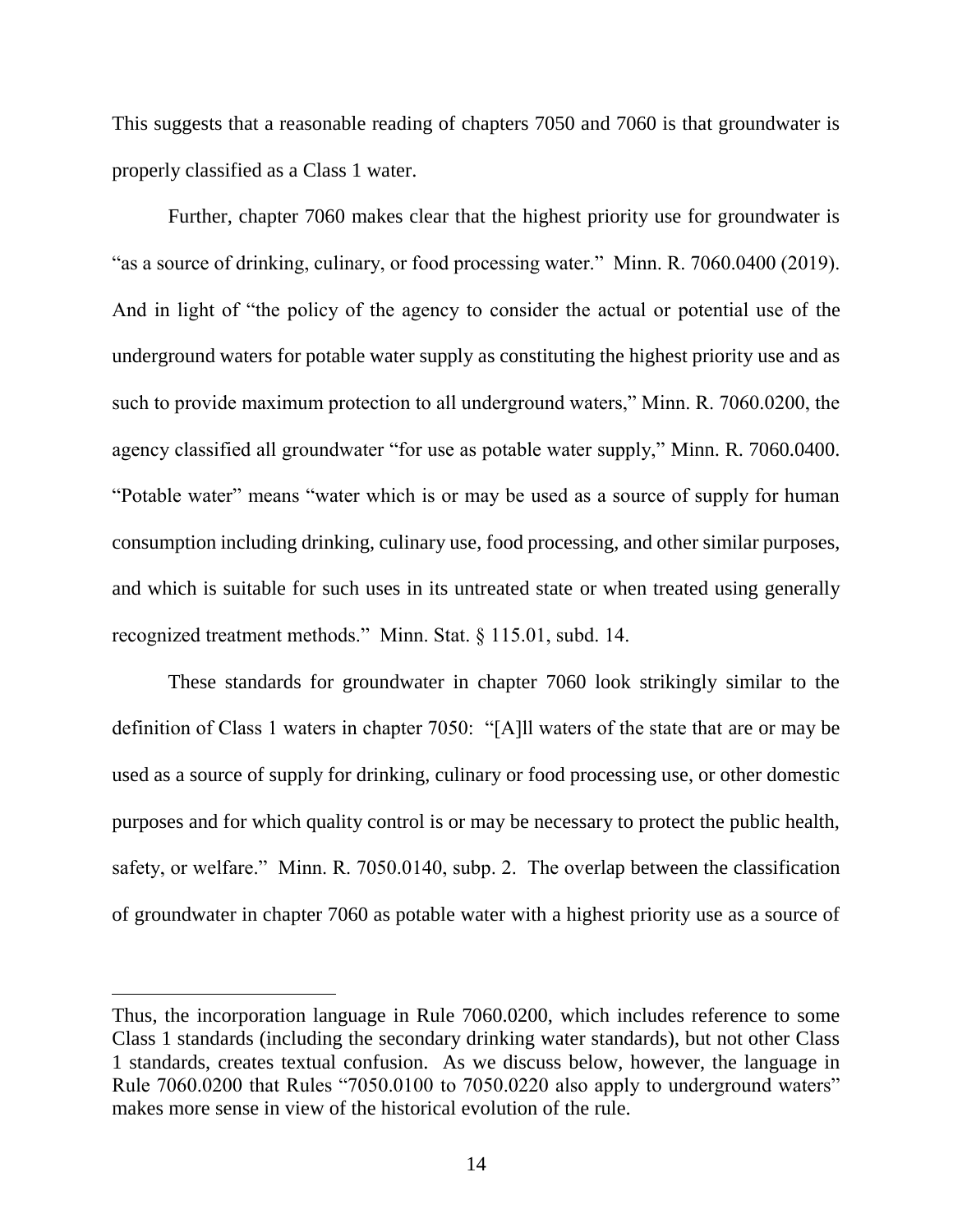drinking, culinary, or food processing water and the definition of Class 1 waters as a source of supply for drinking, culinary, or food processing use is another strong signal that groundwater is reasonably classified as a Class 1 water.

As U.S. Steel points out, however, the overlap between the definition of potable water and the definition of Class 1 waters is not precise. In particular, the statutory definition of potable water does not incorporate the EPA's drinking water standards. Minn. Stat. § 115.01, subd. 14. Consequently, a water source could be potable (i.e., safe for human consumption) even if it violates some Class 1 numeric standards. Indeed, the EPA regulations that establish the secondary drinking water standards (including the sulfate standard) state that they are intended to "control contaminants in drinking water that primarily affect the aesthetic qualities relating to the public acceptance of drinking water" rather than address concerns about human health. 40 C.F.R. § 143.1 (noting that contaminants included in the secondary drinking water standards may have health implications at "considerably higher concentrations"). Moreover, unlike the mandatory maximum allowable contaminant levels for various pollutants set forth in the primary drinking water standards, the secondary standards are nonbinding at the federal level and intended primarily as guidance for states. *Compare* 40 C.F.R. § 141.3 (2020), *with* 40 C.F.R. § 143.1. If drinking water exceeding the secondary standards set out in 40 C.F.R. § 143.3 in any quantity posed an immediate threat to human health and rendered the water nonpotable, the EPA would not have framed those standards as recommendations focused primarily on the aesthetic qualities of water.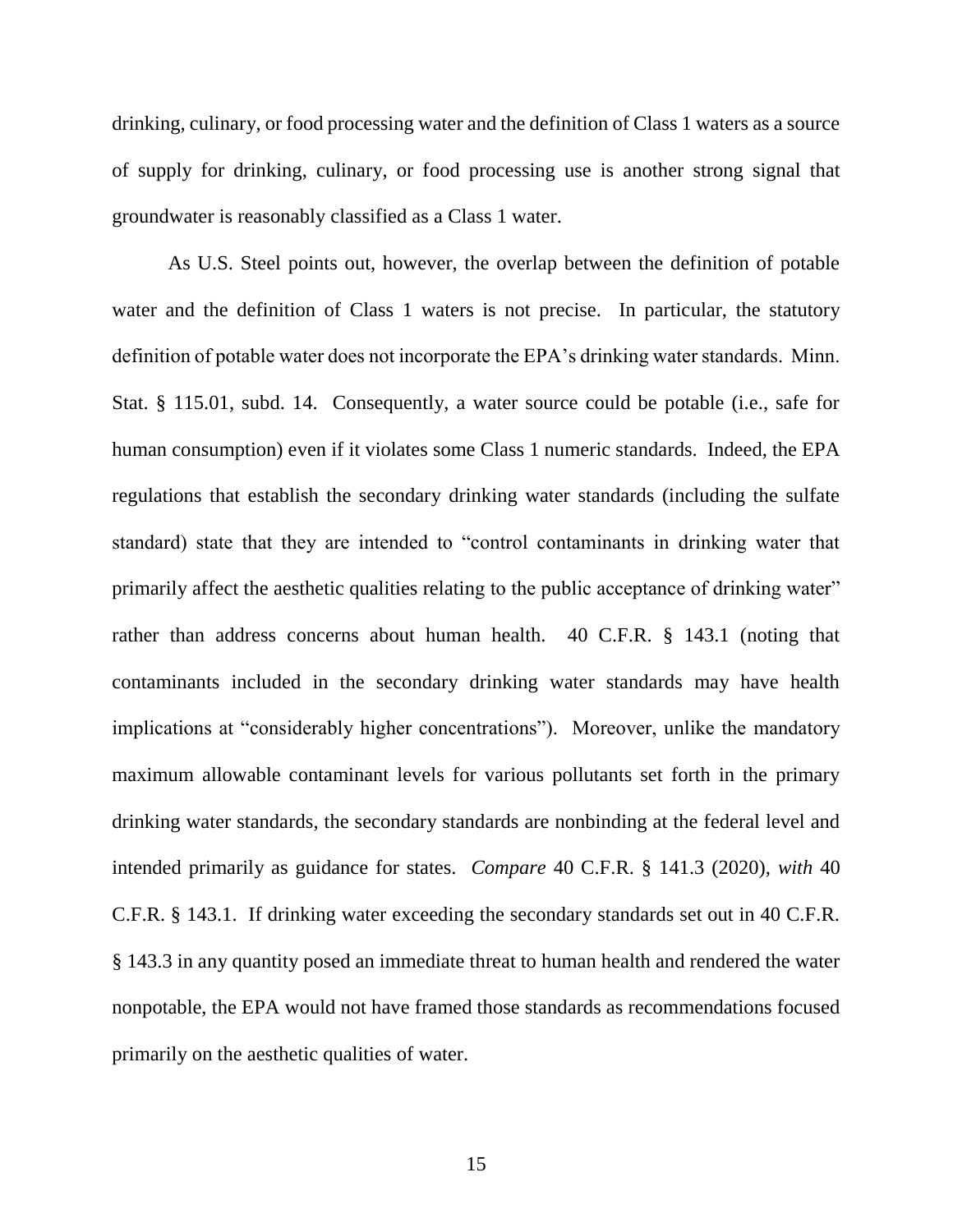Because water that exceeds the secondary drinking water standards may in some cases still amount to potable water that is safe for human consumption, we conclude that groundwater's classification "for use as potable water supply," Minn. R. 7060.0400, does not definitively mean that all groundwater is classified as Class 1, even if both definitions employ the same "drinking, culinary or food processing" language. *See* Minn. R. 7050.0140, subp. 2; Minn. Stat. § 115.01, subd. 14.

In summary, the fact that chapters 7050 and 7060 do not expressly define groundwater as a Class 1 water and the lack of a precise overlap between the definition of Class 1 waters in Rule 7050.0140 and the classification of groundwater in Rule 7060.0400 provide a reasonable basis to conclude that groundwater is not classified as a Class 1 water under chapters 7050 and 7060. On the other hand, the frequent references to Class 1 groundwaters in chapter 7050, the provisions in chapter 7060 that require groundwater to be protected at the maximum level and direct that the more stringent of competing standards under chapters 7050 and 7060 apply, and significant language overlap between the definitions of Class 1 waters and potable water also support a reasonable textual interpretation of chapters 7050 and 7060 as classifying all groundwater as a Class 1 water despite the lack of an express statement stating as much.

Because the text of chapters 7050 and 7060 can be reasonably read as supporting both an interpretation that groundwater is classified as a Class 1 water and an interpretation that groundwater is not so classified, we conclude that the regulations are ambiguous.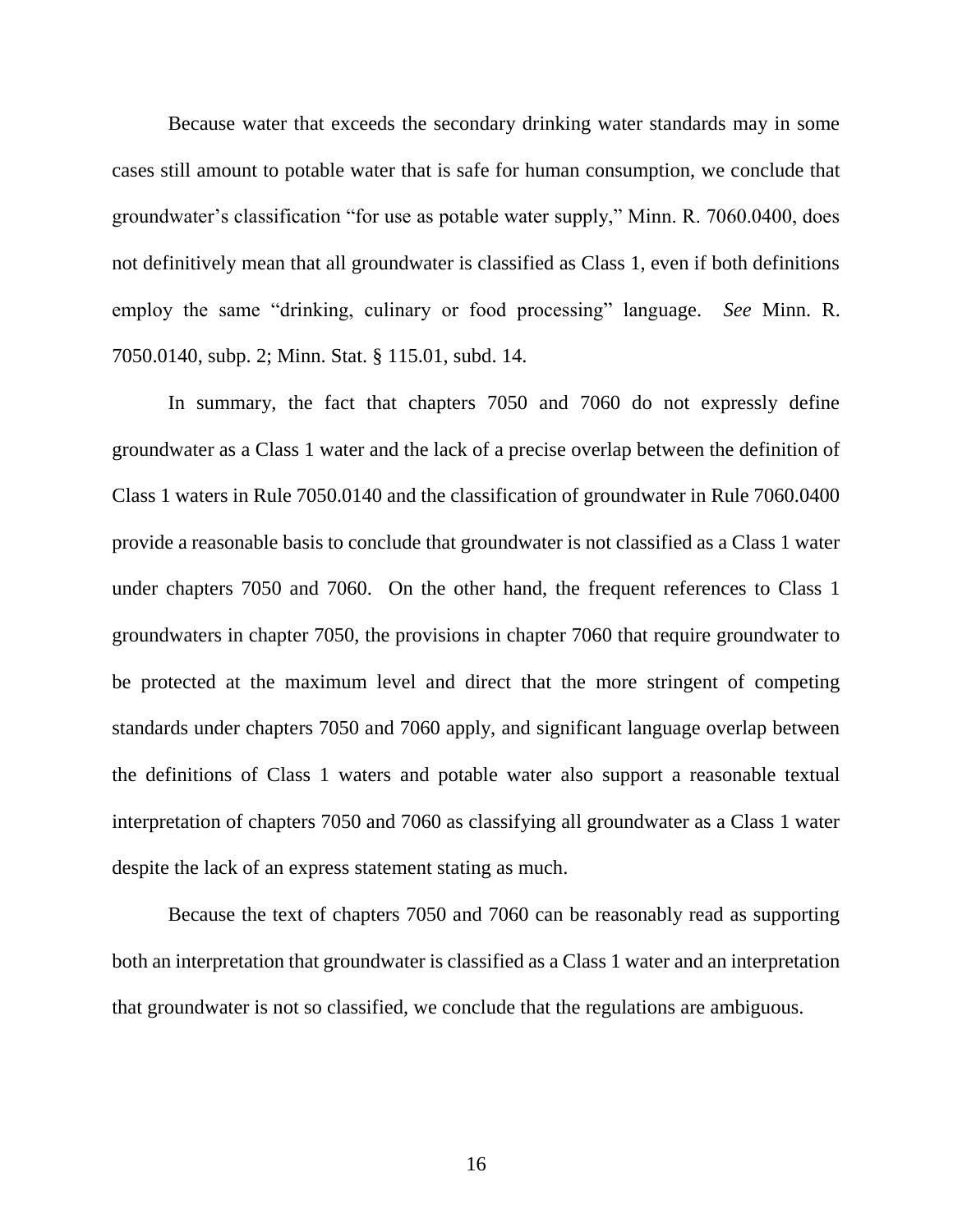Having concluded that the text of chapters 7050 and 7060 does not clearly answer whether groundwater is classified as Class 1 water, we turn to other tools of construction to determine whether the MPCA's interpretation of these ambiguous regulations is reasonable. *See Annandale*, 731 N.W.2d at 516. Applying those tools of construction, we hold that groundwater is a Class 1 water under Minnesota law.

First, the MPCA's interpretation of its own regulations that groundwater is a Class 1 water is entitled to "considerable deference." *St. Otto's Home v. Minn. Dep't of Hum. Servs.*, 437 N.W.2d 35, 40 (Minn. 1989). Such deference is particularly apt here because water pollution control and classification is a technical issue. *See Alexandria*, 763 N.W.2d at 313 (observing that we consider an agency's interpretation in light of the agency's technical expertise in relation to the subject matter of the regulation).

In addition, the MPCA's interpretation that groundwater is a Class 1 water "is one of long standing." *Resident v. Noot*, 305 N.W. 311, 312 (Minn. 1981); *see also Annandale*, 731 N.W.2d at 528 (Page, J., dissenting) ("[D]eference may be justified because longstanding and consistent interpretations may have encouraged reliance by the public . . . ."). Since at least 1993, the MPCA (under a variety of administrations) has unequivocally and consistently stated in Statements of Need and Reasonableness (SONARs) that groundwater is a Class 1 water. *See Citizens Advocating Responsible Dev.*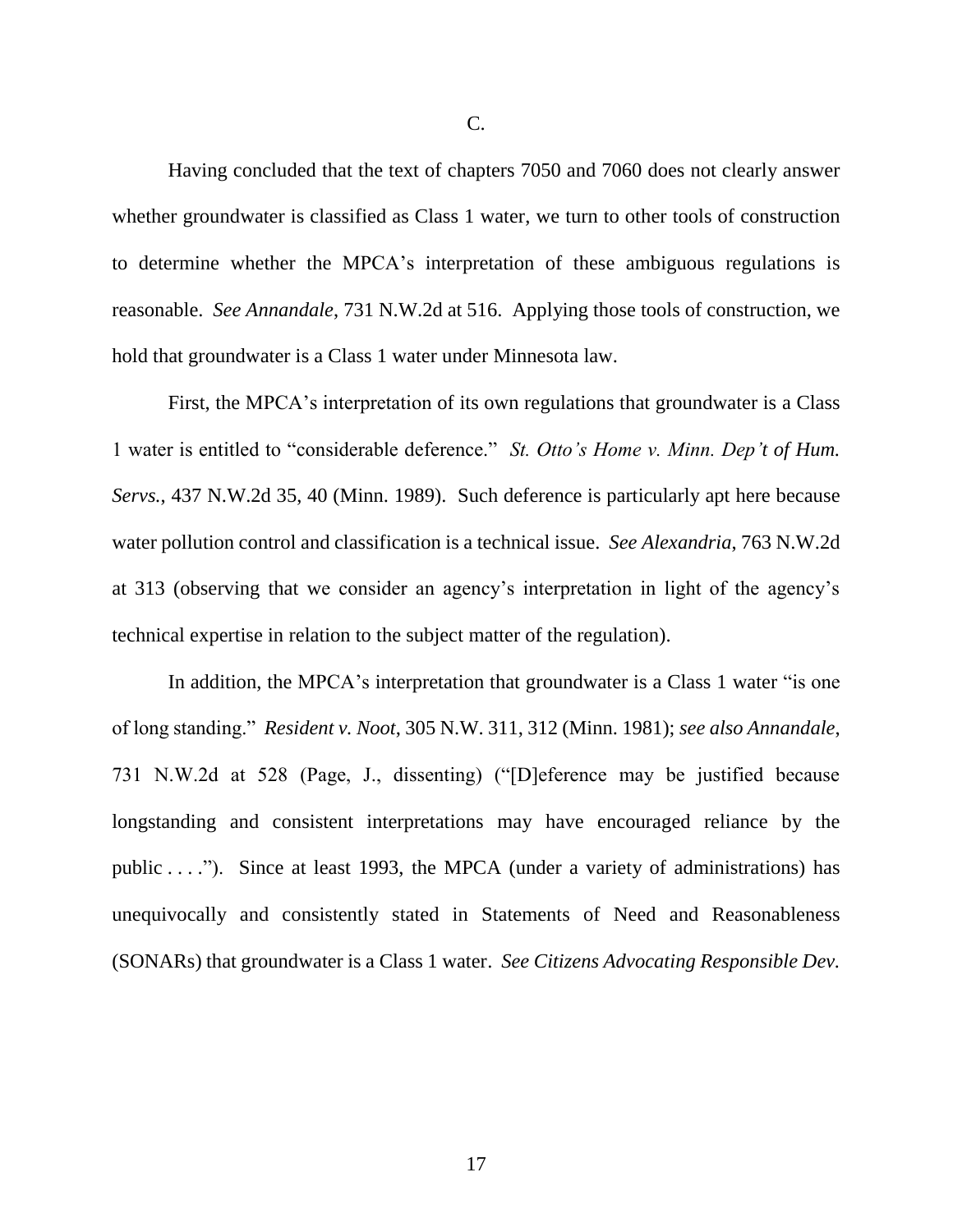*v. Kandiyohi Cnty. Bd. of Comm'rs* (*CARD*), 713 N.W.2d 817, 830 (Minn. 2006) (relying on agency SONARs as evidence of regulatory intent).<sup>8</sup>

In a 1993 SONAR, the MPCA stated that "[g]round waters (Class 1) are protected for just one beneficial use, drinking water, and only the drinking water standards apply to ground waters." 1993 SONAR 49 (Apr. 1993). A 2006 SONAR highlighted that chapter 7050 "contains statewide provisions that protect Minnesota's surface and ground water resources from pollution" before going on to state that "all ground water is protected for just one use, as an actual or potential source of drinking water (Class 1)." 2006 SONAR 1, 3 (May 2006). More recently, in a 2014 SONAR, the MPCA stated that "Minn. R. ch. 7050 addresses drinking water use through the Class 1 Domestic Consumption (DC) designation. Class 1 applies to all groundwater and specified surface waters." 2014 SONAR 5 (June 2014); *see also* 2007 SONAR 6 (July 2007) ("In Minnesota all ground water is protected as an actual or potential source of drinking water (Class 1)."); 2013 SONAR 8 (Nov. 2013) ("In Minnesota all ground water is protected as an actual or potential source of drinking water (Class 1 Domestic Consumption).").

This history makes clear that the MPCA interprets the rules to mean that all groundwater is Class 1 water and demonstrates that the MPCA has not suddenly or recently

<sup>&</sup>lt;sup>8</sup> Not all of the SONARs we cite here are part of the record on appeal; however, we are empowered to take judicial notice of public records and may " 'look beyond the record where the orderly administration of justice commends it.' " *Eagan Econ. Dev. Auth. v. U-Haul Co. of Minn*., 787 N.W.2d 523, 530 (Minn. 2010) (quoting *Crystal Beach Bay Ass'n v. County of Koochiching*, 243 N.W.2d 40, 43 (Minn. 1976)); *see also United Power Ass'n v. Comm'r of Revenue*, 483 N.W.2d 74, 77 n.3 (Minn. 1992) (taking judicial notice of an MPCA permit "as a matter of public record").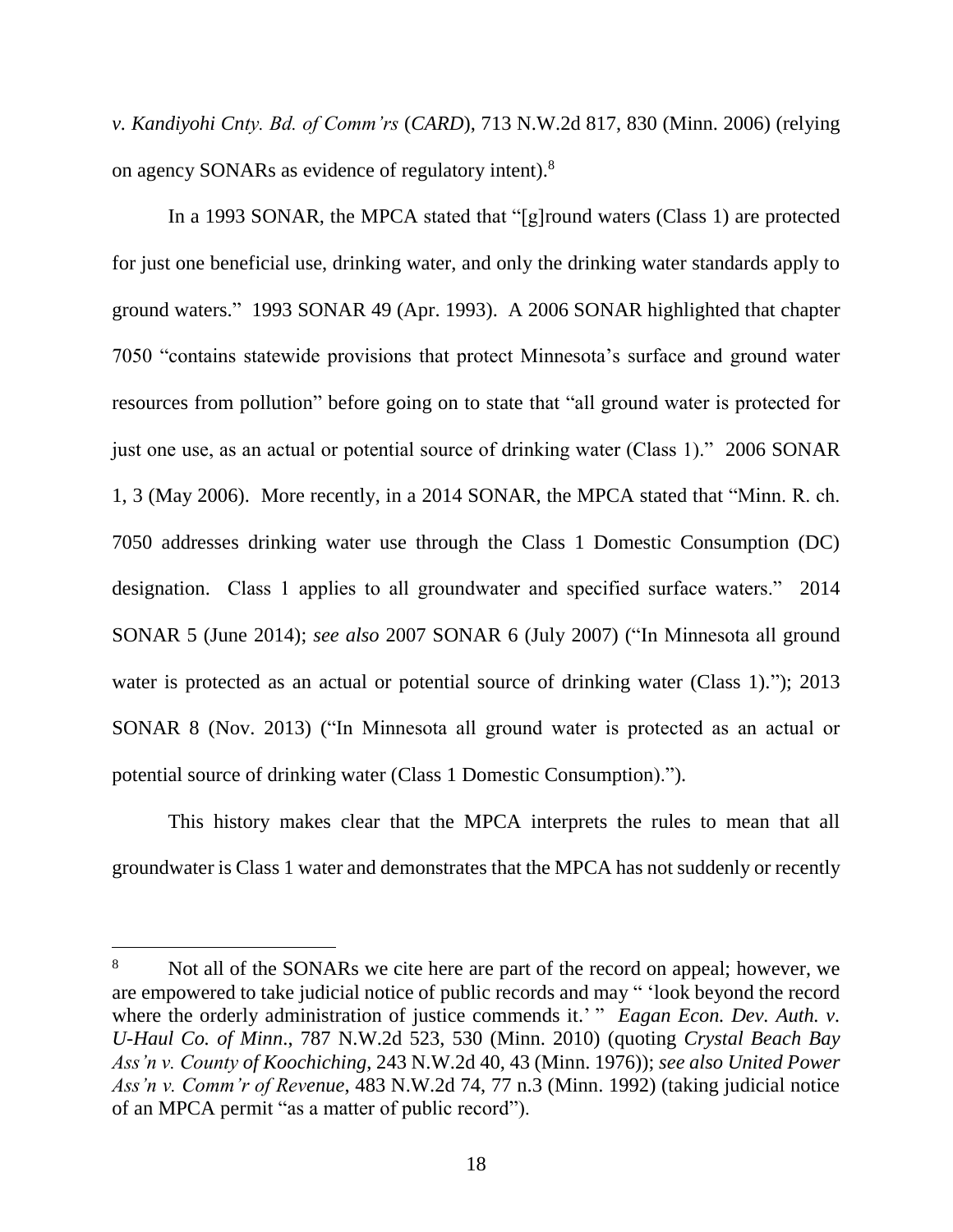shifted its interpretation of chapter 7050. To the contrary, the MPCA has maintained that chapter 7050 classifies groundwater as Class 1 for nearly three decades.

The evolution of chapters 7050 and 7060 also supports our holding that groundwater is classified as a Class 1 water. *See J.D. Donovan, Inc.*, 878 N.W.2d at 9–12 (examining the rulemaking record to determine agency intent); *CARD*, 713 N.W.2d at 828 (stating that we may use the legislative and rulemaking record to ascertain the agency's intent).

As previously discussed, Rule 7060.0200 provides that Rules "7050.0100 to 7050.0220 also apply to underground waters." That language has been in effect and unchanged since 1983 when Chapter 7060 was adopted as a recodification of its predecessor rule, WPC-22. Minn. R. 7060.0200 (1983). 9 Further, from 1983 to 1993, Rule 7050.0220 contained all numeric and narrative standards applicable to the seven water classifications set forth in chapter 7050, including the Class 1 secondary drinking water standards that today are included in Rule 7050.0221. Minn. R. 7050.0220 (1983). Put another way, when the MPCA adopted the language in Rule 7060.0200, the inclusion of Rule 7050.0220 meant that the entire numeric classification system of chapter 7050, including the 250 mg/L sulfate standard for Class 1 waters, applied to groundwater. That is a strong indication of the MPCA's intent when it adopted the incorporation language in Rule 7060.0200.

<sup>9</sup> WPC-22 contained similar language applying chapter 7050's predecessor (WPC-14) to groundwater: "Regulation WPC 14 also applies to underground waters. Where differences exist between regulation WPC 14 and this regulation, the more stringent of the conditions shall be construed to apply." WPC-22 (1982).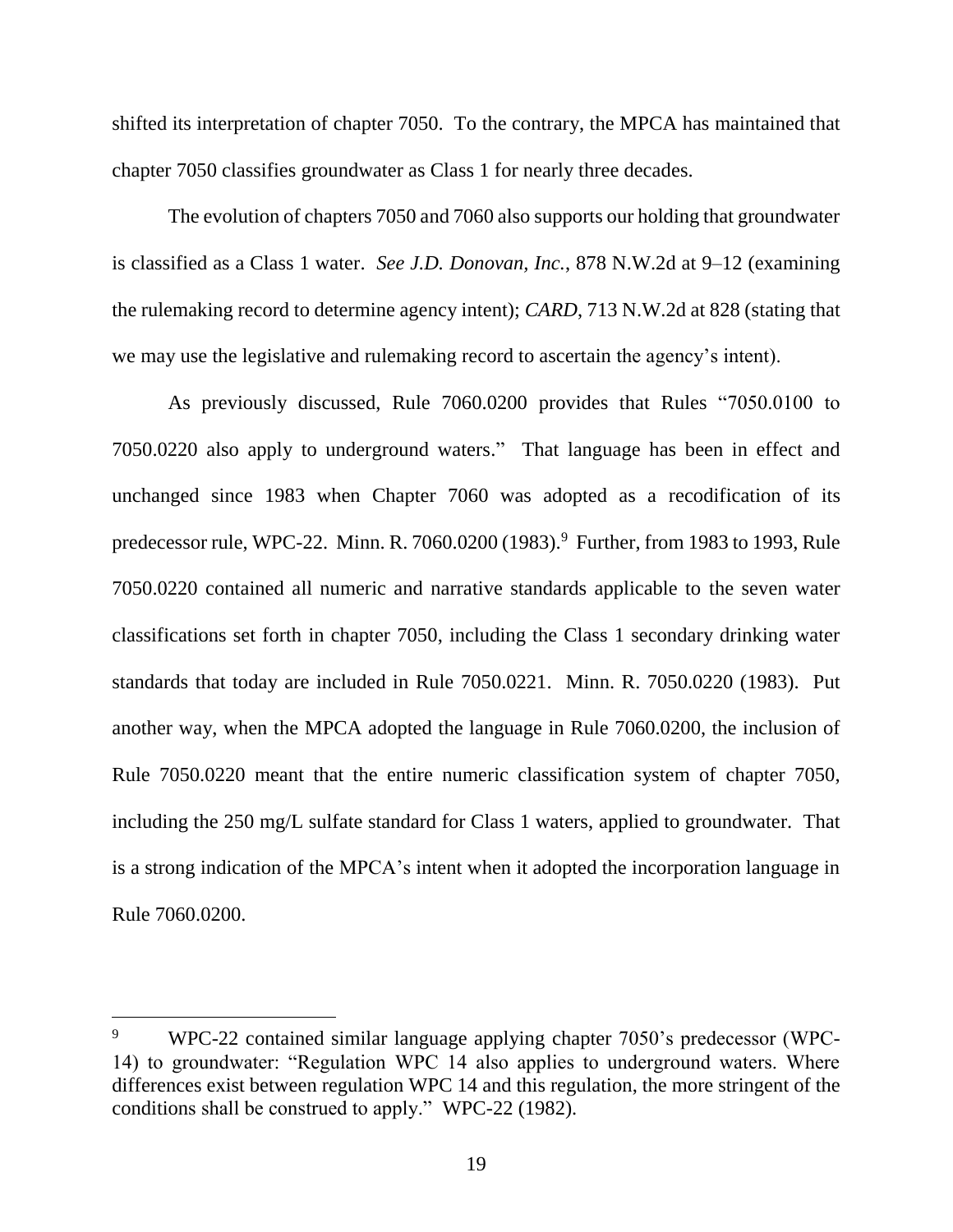In 1993, the MPCA divided Rule 7050.0220 into eight new parts, one for each class of waters plus a revised version of Rule 7050.0220. 1993 SONAR 48–49 (Apr. 1993). The MPCA explained that "the proposed tables will make the rule easier to use and reduce the chances of making errors in selecting the correct standards for a particular surface water." *Id.* at 49. When the MPCA made the changes to chapter 7050, however, it did not make conforming changes to the language of Rule 7060.0200 to reflect the 1993 amendments because, according to the MPCA, it "has had no occasion to reopen the language of chapter 7060." Nonetheless, the MPCA made it quite clear that Class 1 standards continued to apply to groundwater, stating:

The standards in the proposed tables [in the newly created parts 7050.0221– .0227] are restricted to surface waters because surface waters have multiple beneficial uses and multiple sets of standards assigned to them, which has been the source of some confusion . . . . Ground waters (Class 1) are protected for just one beneficial use, drinking water, and only the drinking water standards apply to ground waters. For this reason the proposed tables are restricted to the associated use classes and standards applicable to surface waters. However, it should be noted that some surface waters are protected for drinking water in addition to their other uses, and the same drinking water standards applicable to these surface waters are applicable to ground waters.

1993 SONAR 49 (Apr. 1993). Despite the MPCA's failure to amend the relevant language in chapter 7060, the history of chapters 7050 and 7060, including the 1993 adoption of Rule 7050.0221, supports the MPCA's interpretation that groundwater is properly classified as a Class 1 water and, accordingly, subject to the 250 mg/L sulfate standard*.*

Because the MPCA's interpretation of the ambiguous regulations contained within chapters 7050 and 7060 as classifying all groundwater as a Class 1 water is reasonable, longstanding, and supported by the evolution of the regulatory scheme, we hold that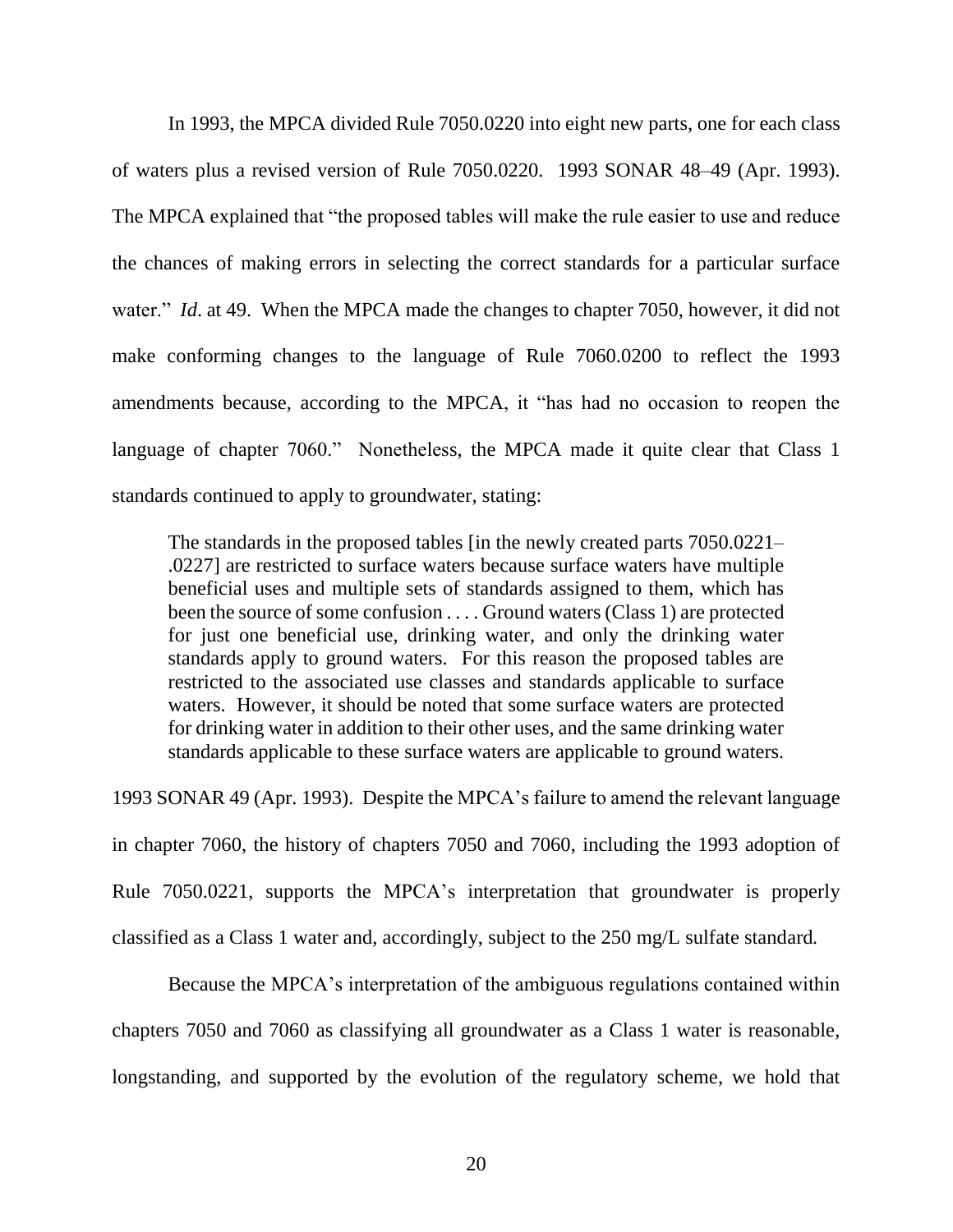groundwater is a Class 1 water and that the MPCA properly exercised its authority in applying the Class 1 secondary drinking water standards to the 2018 Permit, including the 250 mg/L sulfate standard.

#### D.

We now turn to the proper disposition of this appeal. First, we reverse the court of appeals' decision that the MPCA improperly imposed the 250 mg/L sulfate standard in the 2018 Permit because chapters 7050 and 7060 unambiguously do not classify groundwater as a Class 1 water. We also clarify that our decision reverses only those portions of the court of appeals' opinion concerning the application of the CWA to groundwater, *see supra* n.1, and Class 1 water issues. We granted review only on those two issues and we do not address other issues raised at the court of appeals.

Because the court of appeals held that groundwater is not a Class 1 water, however, it did not reach the issue of whether the MPCA properly denied U.S. Steel's requests for a permit-related contested case hearing and a variance from certain groundwater standards included in the 2018 Permit. *U.S. Steel*, 937 N.W.2d at 785. Accordingly, we remand to the court of appeals for analysis of those issues. After the court of appeals completes its analysis, it should remand to the MPCA to complete a functional equivalence analysis under the standards set forth in the Supreme Court's decision in *County of Maui v. Hawaii Wildlife Fund*, *\_\_ U.S. \_\_, 140 S. Ct. 1462 (2020).*<sup>10</sup>

<sup>&</sup>lt;sup>10</sup> Although the Fond du Lac Band of Lake Superior Chippewa requests that we "impose a reasonable timeline" on the MPCA to complete the analysis, we choose not to do so. Imposing a timeline on the MPCA would infringe on its ability "to perform the